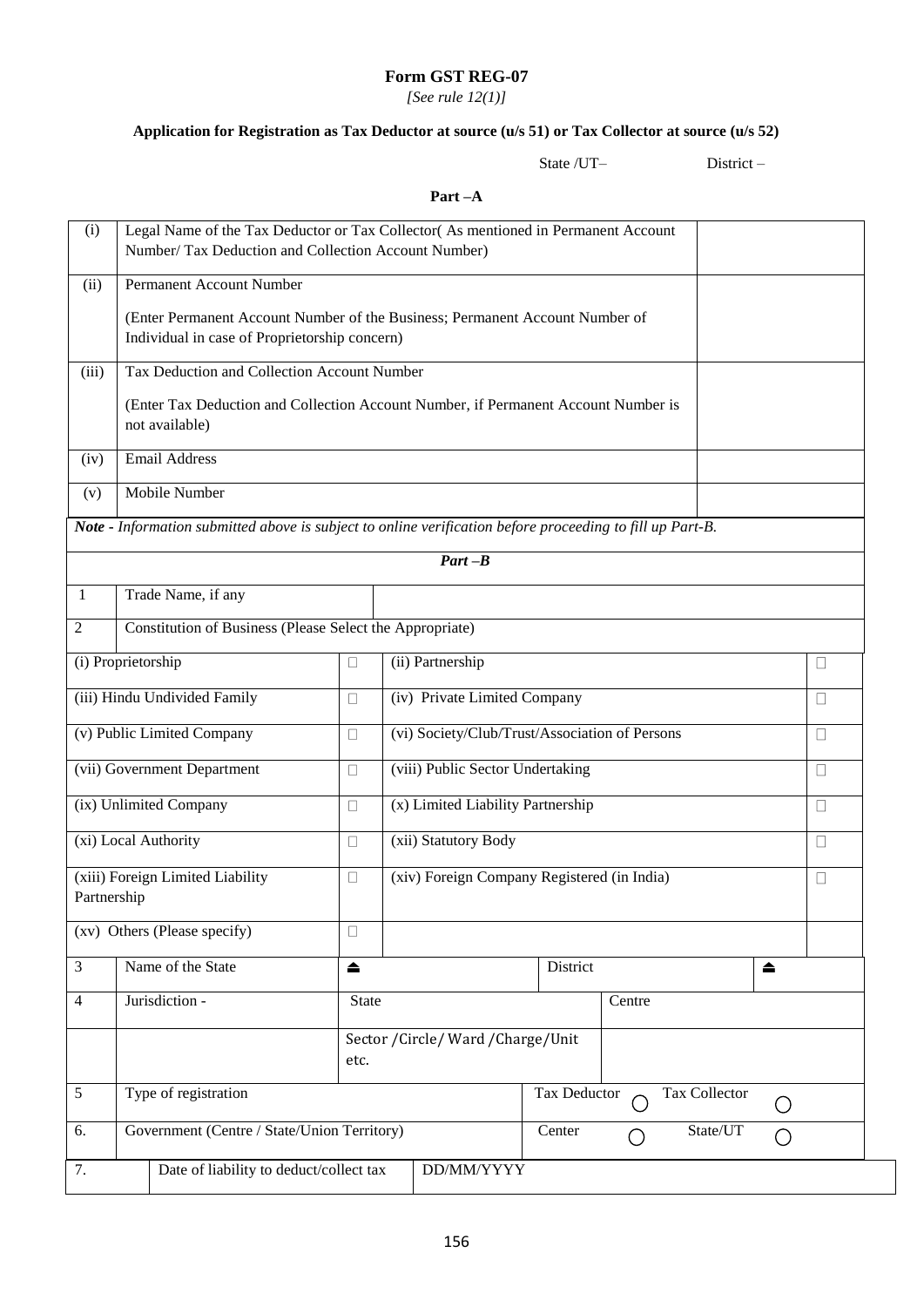| 8.                                      | (a) Address of principal place of business                             |                                                                                                       |                                      |             |        |           |                                     |  |
|-----------------------------------------|------------------------------------------------------------------------|-------------------------------------------------------------------------------------------------------|--------------------------------------|-------------|--------|-----------|-------------------------------------|--|
| Building No./Flat No.                   |                                                                        |                                                                                                       |                                      | Floor No.   |        |           |                                     |  |
| Name of the Premises/Building           |                                                                        |                                                                                                       |                                      | Road/Street |        |           |                                     |  |
|                                         | City/Town/Locality/Village                                             |                                                                                                       |                                      | District    |        |           |                                     |  |
| Block/Taluka                            |                                                                        |                                                                                                       |                                      |             |        |           |                                     |  |
| Latitude                                |                                                                        |                                                                                                       |                                      | Longitude   |        |           |                                     |  |
| <b>State</b>                            |                                                                        |                                                                                                       |                                      | PIN Code    |        |           |                                     |  |
|                                         | (b) Contact Information                                                |                                                                                                       |                                      |             |        |           |                                     |  |
| <b>Office Email Address</b>             |                                                                        |                                                                                                       | Office Telephone number              |             |        |           |                                     |  |
| <b>Mobile Number</b>                    |                                                                        |                                                                                                       | <b>Office Fax Number</b>             |             |        |           |                                     |  |
| (c)                                     |                                                                        | Nature of possession of premises                                                                      |                                      |             |        |           |                                     |  |
|                                         | Own                                                                    | Leased                                                                                                | Rented                               | Consent     | Shared |           | Others(specify)                     |  |
| 9.                                      | Have you obtained any other<br>Tax in the same State?                  | registrations under Goods and Serivces                                                                |                                      | Yes         | No     |           |                                     |  |
| 10                                      | If Yes, mention Goods and Services<br><b>Tax Identification Number</b> |                                                                                                       |                                      |             |        |           |                                     |  |
| 11                                      | applicable                                                             | IEC (Importer Exporter Code), if                                                                      |                                      |             |        |           |                                     |  |
| 12                                      |                                                                        | Details of DDO (Drawing and Disbursing Officer) / Person responsible for deducting tax/collecting tax |                                      |             |        |           |                                     |  |
| Particulars                             |                                                                        |                                                                                                       |                                      |             |        |           |                                     |  |
| Name                                    |                                                                        | <b>First Name</b>                                                                                     |                                      | Middle Name |        | Last Name |                                     |  |
| Father's Name                           |                                                                        |                                                                                                       |                                      |             |        |           |                                     |  |
| Photo                                   |                                                                        |                                                                                                       |                                      |             |        |           |                                     |  |
| Date of Birth                           |                                                                        | DD/MM/YYYY                                                                                            |                                      | Gender      |        |           | <male, female,="" other=""></male,> |  |
| Mobile Number                           |                                                                        |                                                                                                       | Email<br>address                     |             |        |           |                                     |  |
| Telephone No. with STD                  |                                                                        |                                                                                                       |                                      |             |        |           |                                     |  |
| Designation /Status                     |                                                                        | Director Identification Number (if any)                                                               |                                      |             |        |           |                                     |  |
| Permanent Account Number                |                                                                        | <b>Aadhaar Number</b>                                                                                 |                                      |             |        |           |                                     |  |
| Yes / No<br>Are you a citizen of India? |                                                                        |                                                                                                       | Passport No. (in case of Foreigners) |             |        |           |                                     |  |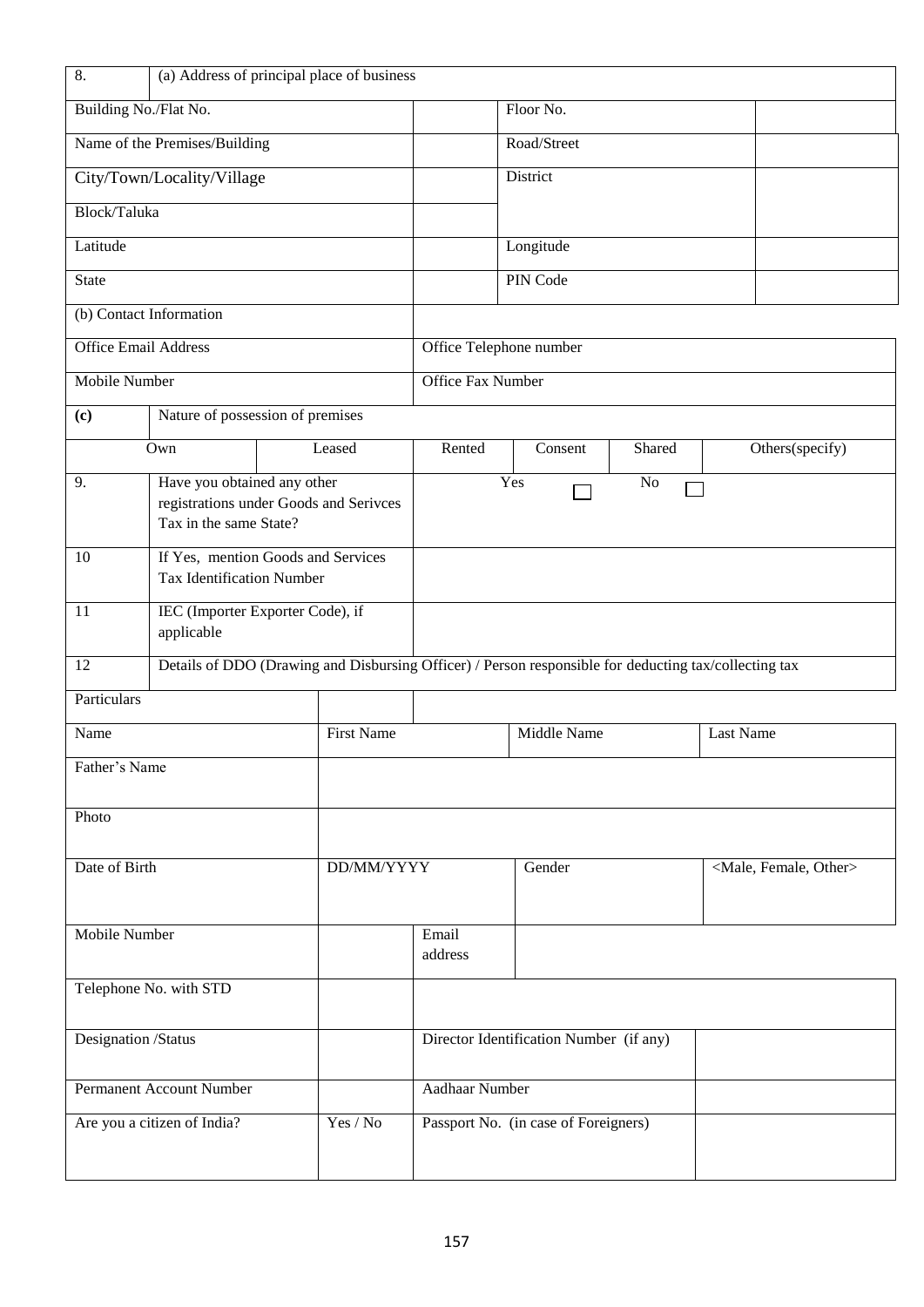| <b>Residential Address</b>                                                                                     |          |               |                                                   |           |                                                                                                                                                                                                                                                                         |  |  |
|----------------------------------------------------------------------------------------------------------------|----------|---------------|---------------------------------------------------|-----------|-------------------------------------------------------------------------------------------------------------------------------------------------------------------------------------------------------------------------------------------------------------------------|--|--|
| <b>Building No/Flat No</b>                                                                                     |          |               | Floor No                                          |           |                                                                                                                                                                                                                                                                         |  |  |
| Name of the Premises/Building                                                                                  |          |               | Locality/Village                                  |           |                                                                                                                                                                                                                                                                         |  |  |
| <b>State</b>                                                                                                   |          | PIN Code      |                                                   |           |                                                                                                                                                                                                                                                                         |  |  |
| 13. Details of Authorised Signatory<br>Checkbox for Primary Authorised Signatory<br>Details of Signatory No. 1 |          |               |                                                   |           |                                                                                                                                                                                                                                                                         |  |  |
| Particulars<br><b>First Name</b>                                                                               |          | Middle Name   |                                                   | Last Name |                                                                                                                                                                                                                                                                         |  |  |
| Name                                                                                                           |          |               |                                                   |           |                                                                                                                                                                                                                                                                         |  |  |
| Photo                                                                                                          |          |               |                                                   |           |                                                                                                                                                                                                                                                                         |  |  |
| Name of Father                                                                                                 |          |               |                                                   |           |                                                                                                                                                                                                                                                                         |  |  |
| Date of Birth<br>DD/MM/YYYY                                                                                    |          | Gender        |                                                   |           | <male, female,="" other=""></male,>                                                                                                                                                                                                                                     |  |  |
| Mobile Number                                                                                                  |          | Email address |                                                   |           |                                                                                                                                                                                                                                                                         |  |  |
| Telephone No. with STD                                                                                         |          |               |                                                   |           |                                                                                                                                                                                                                                                                         |  |  |
| Designation /Status                                                                                            |          |               | <b>Director Identification</b><br>Number (if any) |           |                                                                                                                                                                                                                                                                         |  |  |
| <b>Permanent Account</b><br>Number                                                                             |          |               | Aadhaar Number                                    |           |                                                                                                                                                                                                                                                                         |  |  |
| Are you a citizen of India?                                                                                    | Yes / No |               | Passport No. (in case of<br>foreigners)           |           |                                                                                                                                                                                                                                                                         |  |  |
| Residential Address (Within the Country)                                                                       |          |               |                                                   |           |                                                                                                                                                                                                                                                                         |  |  |
| <b>Building No/Flat No</b>                                                                                     |          |               | Floor No                                          |           |                                                                                                                                                                                                                                                                         |  |  |
| Name of the Premises/Building                                                                                  |          |               | Road/Street                                       |           |                                                                                                                                                                                                                                                                         |  |  |
| City/Town/Locality/Village                                                                                     |          |               | District                                          |           |                                                                                                                                                                                                                                                                         |  |  |
| <b>State</b>                                                                                                   |          |               | PIN Code                                          |           |                                                                                                                                                                                                                                                                         |  |  |
| Block/Taluka                                                                                                   |          |               |                                                   |           |                                                                                                                                                                                                                                                                         |  |  |
| Note – Add more $\dots$                                                                                        |          |               |                                                   |           |                                                                                                                                                                                                                                                                         |  |  |
| 14.<br>Consent                                                                                                 |          |               |                                                   |           |                                                                                                                                                                                                                                                                         |  |  |
|                                                                                                                |          |               |                                                   |           | I on behalf of the holder of Aadhar number <pre-filled aadhar="" based="" form="" in="" number="" on="" provided="" the=""> give consent<br/>to "Goods and Services Tax Network" to obtain my details from UIDAI for the purpose of authentication. "Goods</pre-filled> |  |  |

 $\mathsf{L}$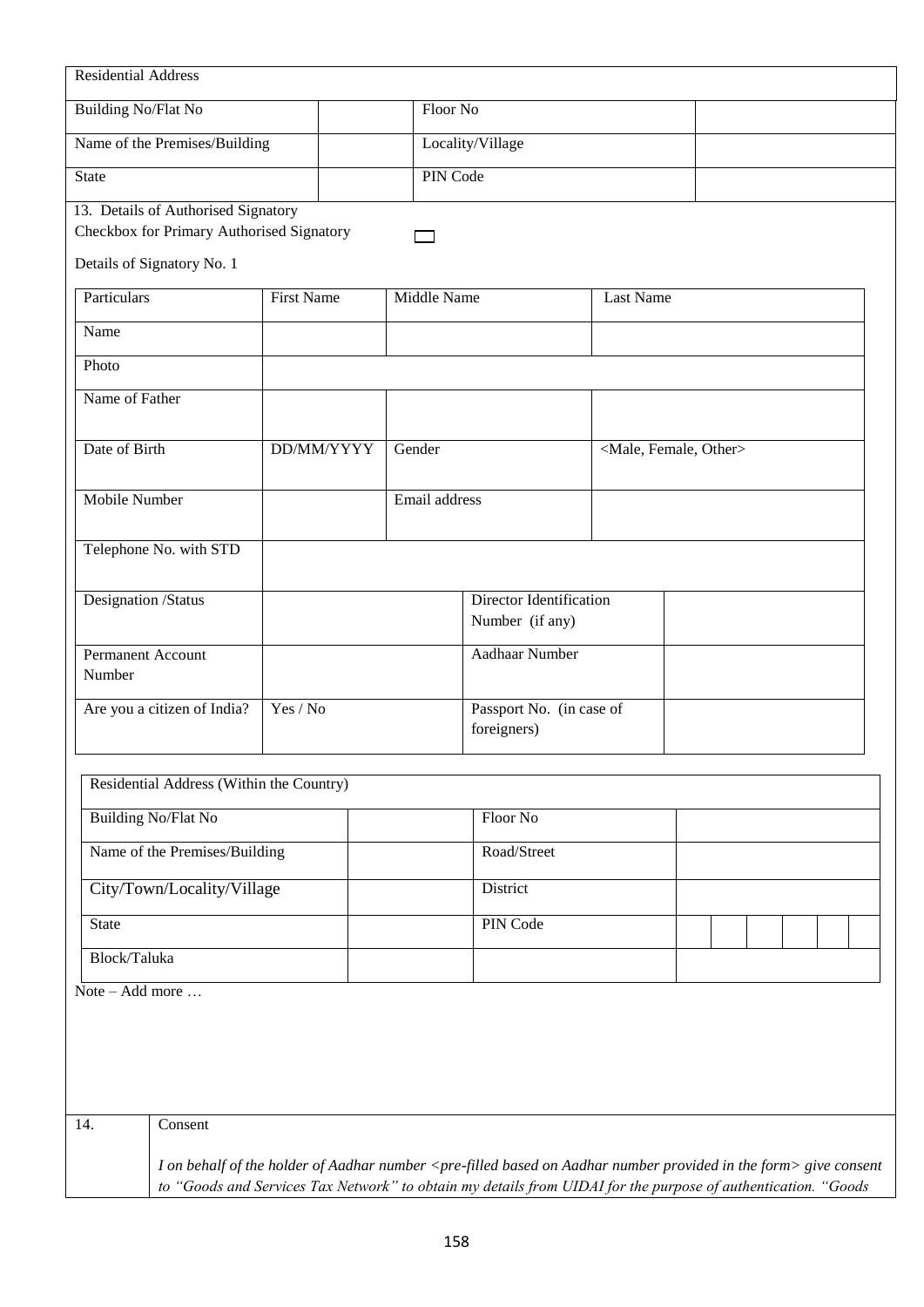|     | and Services Tax Network" has informed me that identity information would only be used for validating identity of<br>the Aadhar holder and will be shared with Central Identities Data Repository only for the purpose of authentication. |             |
|-----|-------------------------------------------------------------------------------------------------------------------------------------------------------------------------------------------------------------------------------------------|-------------|
| 15. | <b>Verification</b><br>I hereby solemnly affirm and declare that the information given herein above is true and correct to the best of my<br>knowledge and belief and nothing has been concealed therefrom                                |             |
|     |                                                                                                                                                                                                                                           | (Signature) |
|     | Place:Name of DDO/Person responsible for deducting tax/collecting tax/Authorised Signatory                                                                                                                                                |             |
|     | Date:                                                                                                                                                                                                                                     | Designation |
|     |                                                                                                                                                                                                                                           |             |

# **List of documents to be uploaded (not applicable to a department or establishment of the Central Government or State Government or Local Authority or Governmental agencies):-**

Proof of Principal Place of Business:

(a) For Own premises –

Any document in support of the ownership of the premises like latest Property Tax Receipt or Municipal Khata copy or copy of Electricity Bill.

**(**b) For Rented or Leased premises –

A copy of the valid Rent / Lease Agreement with any document in support of the ownership of the premises of the Lessor like Latest Property Tax Receipt or Municipal Khata copy or copy of Electricity Bill.

(c) For premises not covered in (a) and (b) above –

A copy of the Consent Letter with any document in support of the ownership of the premises of the Consenter like Municipal Khata copy or Electricity Bill copy. For shared properties also, the same documents may be uploaded.

(d) For rented/leased premises where the Rent/lease agreement is not available, an affidavit to that effect along with any document in support of the possession of the premises like copy of Electricity Bill.

(e) If the principal place of business is located in an Special Economic Zone or the applicant is an Special Economic Zone developer, necessary documents/certificates issued by Government of India are required to be uploaded.

### **Instructions for submission ofapplication for registration as Tax Deductor/Tax Collector.**

1. Enter name of Tax Deductor/Tax Collector as recorded on Tax Deduction and Collection Account Number/ Permanent Account Number of the Business. Tax Deduction and Collection Account Number/Permanent Account Number shall be verified with Income Tax database.

2. Provide Email Id and Mobile Number of DDO (Drawing and Disbursing Officer) / Person responsible for deducting tax/collecting tax for verification and future communication which will be verified through One Time Passwords to be sent separately, before filling up of the application.

3. Person who is acting as DDO/ Person deducting/collecting tax can sign the application.

4. The application filed by undermentioned persons shall be signed digitally.

| Sr. No | l'ype of Applicant | Digital Signature required |
|--------|--------------------|----------------------------|
|--------|--------------------|----------------------------|